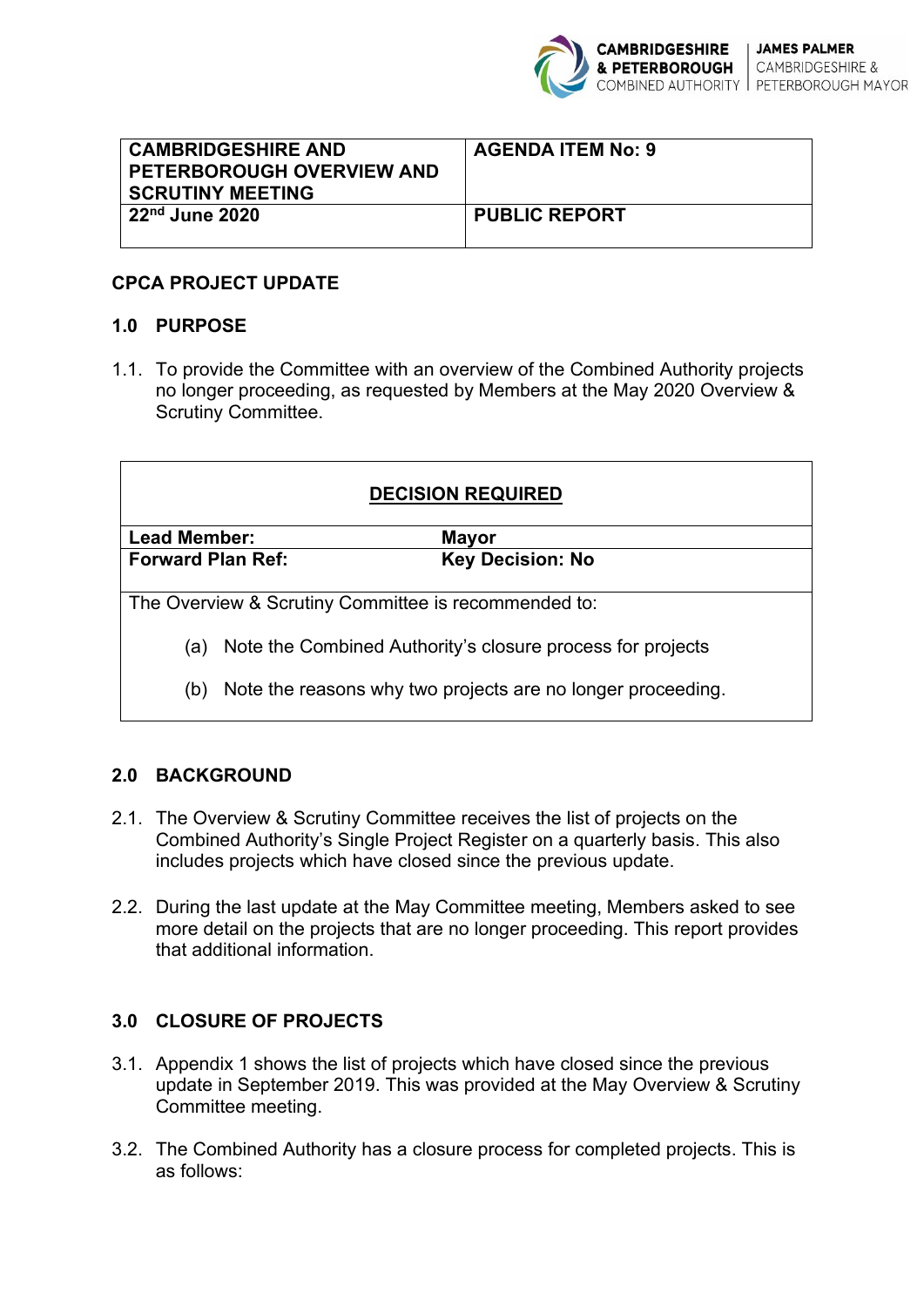- Project Managers must inform the relevant Director that the project has come to an end and if applicable, confirmation recorded.
- All relevant documentation relating to the entire lifecycle of the project must be saved on SharePoint.
- The internal Project Closure Report must be completed by the project manager. This also includes a Lessons Learned report
- A close-out meeting is mandatory for large scale projects, as a post project review
- A final monthly highlight report is to be submitted, marking the project as complete
- 3.3. Occasionally, Members take a decision to close projects which have not completed. These are subject to a tailored closure process. The decision to no longer proceed and a final highlight report must both be added to the project documentation on file.
- 3.4. As part of the May update, it was identified that Members had decided not to proceed with two projects. These are as follows.

# **St Neots River Crossing**

3.5. The Transport and Infrastructure Committee on 6 March noted that the St Neots River Crossing designs had been costed at a figure that was (a) significantly larger than the available budget and (b) did not represent an acceptable benefit cost ratio (BCR), and concluded that the project should not proceed. This recommendation was approved at the Combined Authority Board meeting in April 2020. A link to the Board paper can be found below.

# **Huntingdon Third River Crossing**

3.6 The Transport and Infrastructure Committee decided in January 2020 to take work on the Huntingdon Third River Crossing Study forward as part of the preexisting, wider, Huntingdon Study. This decision was reflected in the Combined Authority's 2020 Business Plan approved by the Board on 29 January. A link to the Committee paper can be found below.

# **4.0 FINANCIAL IMPLICATIONS**

4.1. There are no additional financial implications arising from this report.

# **5.0 LEGAL IMPLICATIONS**

5.1. There are no additional legal implications arising from this report.